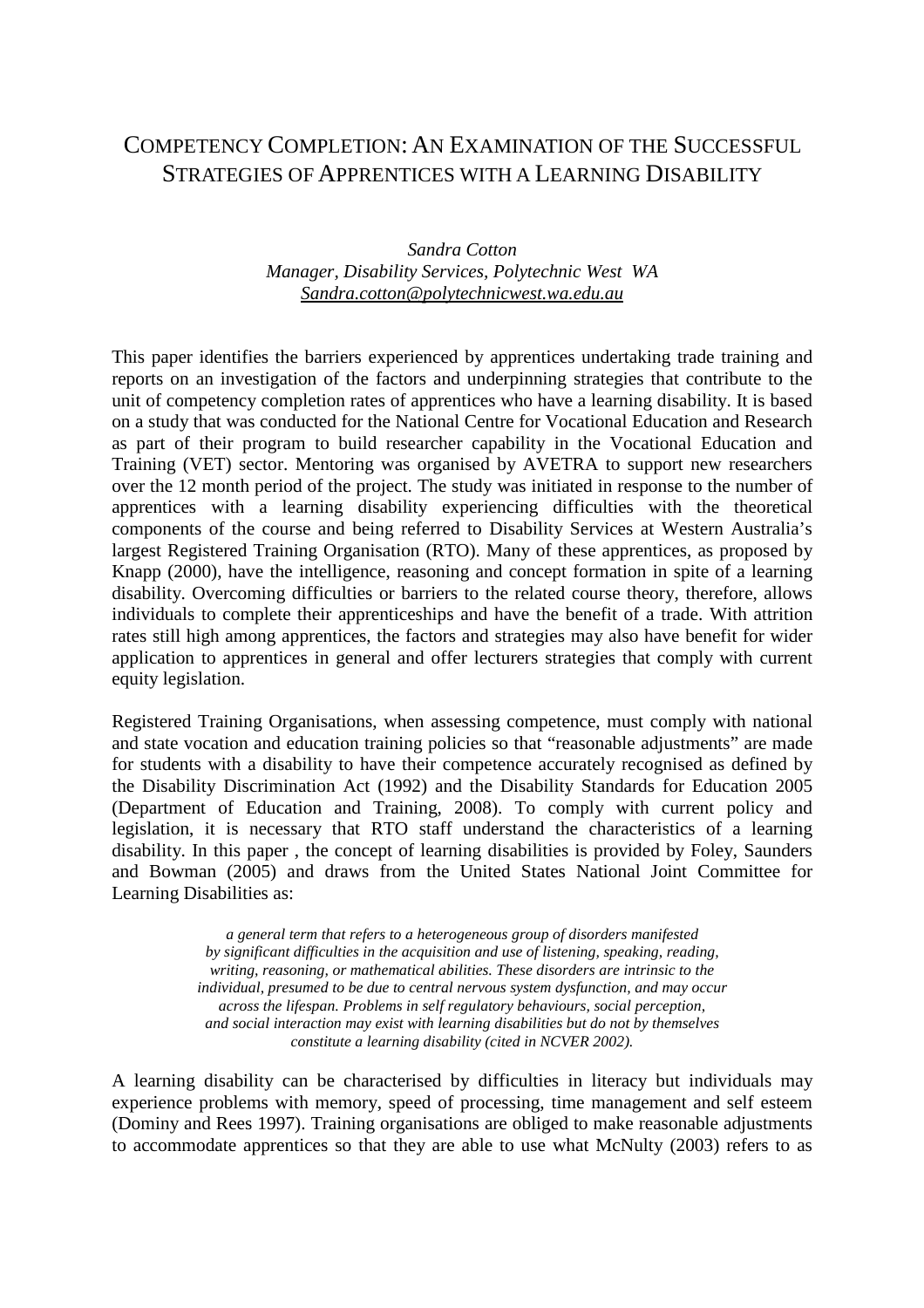their compensatory characteristics such as strong visual spatial awareness and unique problem solving capacity; strengths that assist with a natural aptitude for a trade

# Review of the Literature

A review of the studies examining the completion and non completion of apprentices over the past ten years provides a context for Australian apprentice retention and attrition. While it might be reasonably expected that the apprentices' aptitude and skill play a major role towards retention, much of the research indicates that personal attributes, support systems and motivation are linked with achieving competency. Factors for success identified by Harris, Simons, Bridge, Bone, Symons, Clayton, Pope, Cummins and Blom (2001) are: the apprentice having a strong sense of personal agency, support from family and friends, and an ongoing commitment to the industry demonstrated through the undertaking of the VET in schools program. The importance of a positive attitude, initiative, the role of support, especially family networks and a passion for the apprenticeship are confirmed by Hill and Daley-Trim, (2008) while Snell and Hart (2008) identified the apprentices' motivation to obtain a certificate to ensure future employment as a significant factor. Cully and Curtain (2001) found the type of employer as having an influence on completion, particularly, those that provide the apprentices with the opportunity to use the skills that they have learned. As well as supportive work environments, Harris et al., (2001) acknowledge the importance off the job training as giving apprentices an opportunity to build relationships with peers, compare notes about workplaces and gain some technical knowledge. Cully and Curtain (2001) also recognise the influence of the occupational culture and the quality of training on retention and course completion.

When examining factors contributing to non completion, Hill and Dalley-Trim (2008) found a lack of initiative and enthusiasm as well as a lack of purpose and self-direction. Harris et al. (2001) described individuals without a sense of personal agency who are cut off from others, lack motivation and see little point in personal effort. While prior education levels are a useful indicator, Ray et al. (2000) as cited in Hill and Dalley-Trim (2008), comment that latent characteristics related to educational levels, such as aptitude and motivation, often have the greatest influence upon the likelihood of successful completion. It is predictable, therefore, that early school leaving age, year ten or below and previous unemployment are identified by Cully and Curtain (2001) as common characteristics among non-completers. This is supported by Snell and Hart (2008) who found those less likely to complete an apprenticeship were under the age of 25, had left school before they competed year 12 or 11 or undertaken a certificate I or II qualification.

### **Completion and non completion of students with learning disabilities**

Milsom and Dietz (2009) and Borgå (2007), found that successful students have established networks of support such as families and friends, positive personal qualities, the ability to determine their learning goals and to place a high value on the chosen occupation. According to Borgå (2007), personal qualities or attributes play an important part in the success of students who have dyslexia, with those succeeding showing a mental fortitude to give their very best to each educational endeavour. Similarly, Milsom and Dietz (2009) found that students with learning disabilities who have the greatest chance of success at college display personal characteristics such as persistence, resilience, self-determination and self-discipline. These qualities enable the individual to persevere in pursuit of their goals despite potential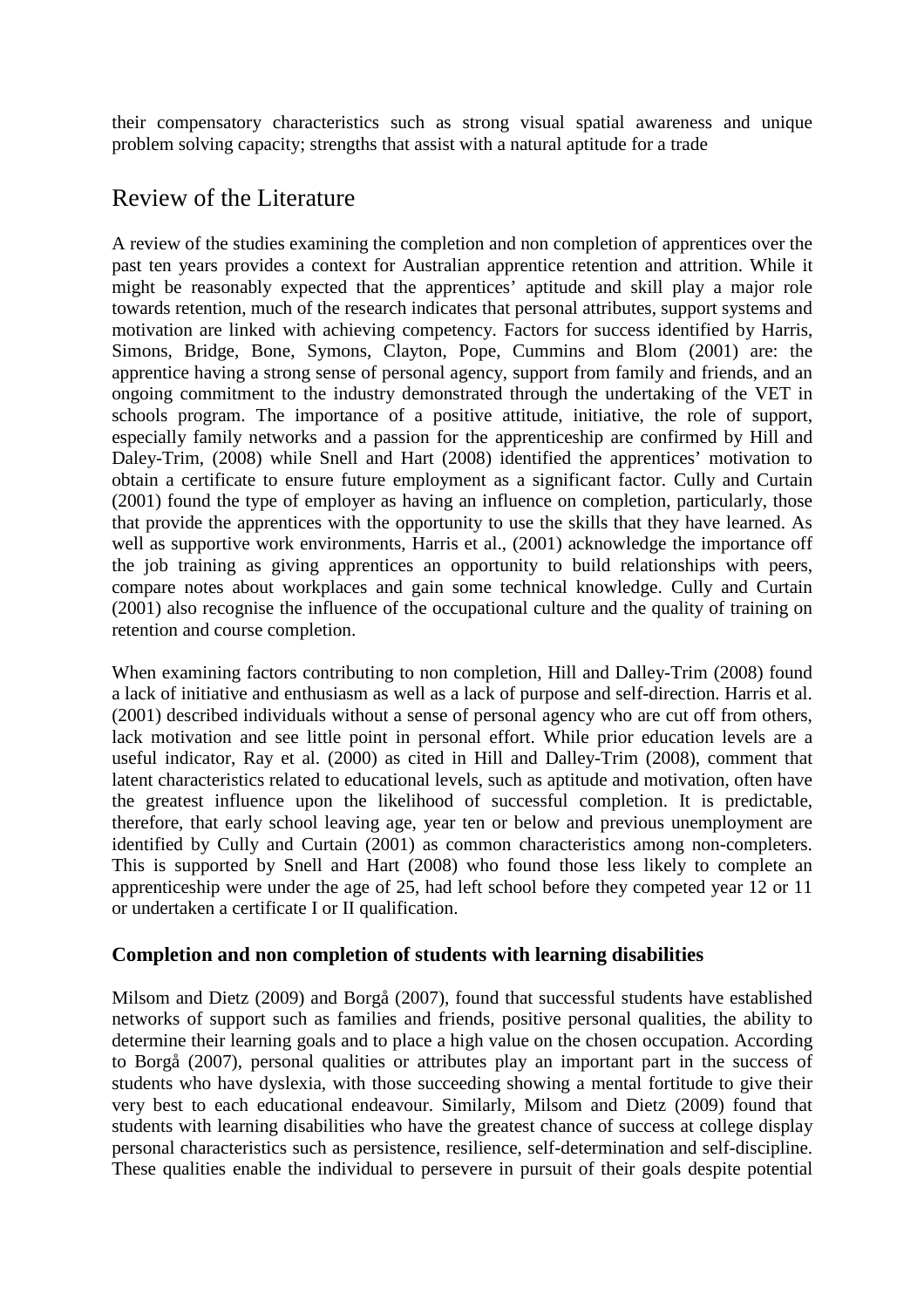setbacks because they believe in their personal ability to achieve and maintain a clear focus on those goals. Milsom and Dietz (2009) and Borgå (2007), attributed the retention of students with a learning disability to "a passion for the job". Research conducted for the Department of Education Science and Training (2007) confirms these factors, highlighting the crucial characteristics of a supportive environment and lecturers who establish personal relationships with students, and create an atmosphere for success while focusing on skill development. The evidence here is that motivation, initiative, and self determination are significant factors in determining completion of many apprentices. It is important to consider that in spite of support and a commitment to the industry, however, many of apprentices with a learning disability experience low self esteem. Furthermore, they may have lost the motivation, initiative and self determination required to complete units of competency. These units often require the skills of reading, spelling and writing where individuals have previously experienced humiliation and failure.

### **An investigation into specific support or adjustment for students with a learning disability**

Factors outlined in this paper, while playing an important role in the completion or non completion of apprentices, are not enough to address the barriers of poor reading, comprehension and writing, anxiety and or depression and negative self-image. In addition to factors that encourage and motivate, apprentices require specific strategies to address additional challenges presented by a learning disability. An investigation of the literature in this area reveals a range of strategies have been applied to students with a learning disability in post secondary organisations with varying degrees of success. To access new information, Trainin and Swanson (1990), for example, recommend instructional strategies, including modelling answers, scaffolding and cooperative learning. Borgå (2009) also identified the value of cooperative learning approaches, where students found discussions with their fellow students instructive and rewarding.

Additional time to practice and acquire a new skill is a fundamental adjustment for these students. Based on the research of neuroscientist, Shaywitz (2003), students with dyslexia have a neurological disorder causing phonological processing difficulties so "far and away the most critical accommodation for the dyslexic reader is extra time." (p.314). Similarly, to overcome the difficulties of poor writing in assignments, Herrington and Simson (2002), developed the use of alternative assessments with taped and videoed responses. To offset poor organisational abilities and time management difficulties, Milson and Dietz (2009) recommend that counsellors or support staff assist students with time management skills, the use of planners and the development of study skills for self reliance. To compensate for deficits in phonological processing, Trainin and Swanson (2005) and Wong (1996) encourage the use of metacognitive strategies or self-regulated behaviours for students who rely on different cognitive processes that don't involve decoding. With training in metacognitive skills, students learn to manage their own time, decide with whom to study and to monitor their comprehension with a variety of internal and external supports such as peers, family and relevant staff members. Reis and Colbert (2004) advocate a supportive learning environment in which to implement these strategies and to overcome the social, emotional and developmental barriers experienced by many of these students. It is important, therefore, that Disability Service staff identify students with a learning disability in a timely manner and work with lecturers and mentoring staff to implement suitable compensatory strategies to address the needs of these students to prevent their underachievement and promote their healthy social and emotional development.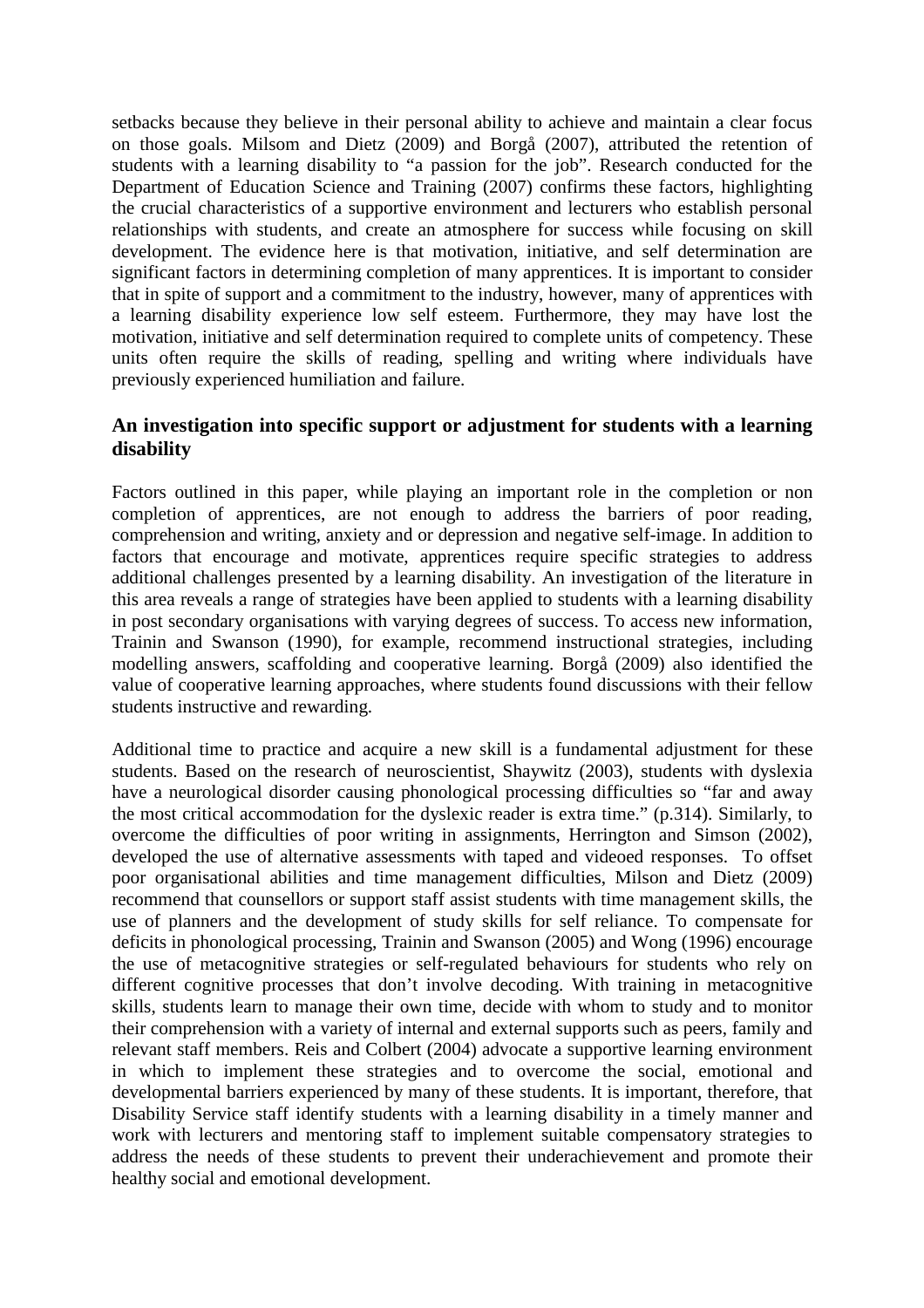Educational technology must also be considered as a strategy to assist apprentices with a learning disability. As the NET generation, so labelled by Marateo and Ferris (2007), these students are advantaged in dealing with using the new technologies to access learning. Advances in hardware and software applications, have benefits for struggling writers (MacArthur, 2009). These technologies range from basic word processing, spell checkers, word prediction and speech recognition for transcription and revision, to more advanced speech recognition and voice activation packages. Accessibility has also improved with the emergence of free computer software known as "freeware" and portable software programs that convert text to speech. MacArthur (2009) also identifies the potential of the Internet to improve students' communication skills. The Department of Education Science and Training (2007) acknowledges the positive social and cognitive development achieved through such strategies and poses what pedagogical approaches using technology can optimise learning. Research examined here demonstrates that strategies must build on strengths and develop the students' self efficacy which underpins their personal agency and drives motivation.

# The Research Method

Research was conducted at the largest training organisation in Western Australia. With ten and a half thousand apprentices and approximately 450 trade lecturers across 35 industries areas, this organisation has a representative cross-section of apprentices and staff to provide an adequate sample for the purpose of this study. A questionnaire was used to gather data from 21 apprentices with a learning disability who are making progress in their certificate III trade qualifications. Fifteen lecturers and Disability Services staff and employment representatives participated in two focus groups, while interviews were conducted with seven family members and staff unable to be involved in focus groups. Participants in this study were selected for their experience of and insights into the subject. Given the constraints of resources and the timeframe, this study concentrates only on unit of competency completion based on the premise that this is evidence of progress towards retention, and eventually to the completion of a trade qualification. According to Australian Quality Training Framework 2007 (Department of Education and Training, 2008) a unit of competency means the specification of knowledge and skill and the application of that knowledge and skill to the standard of performance expected in the workplace. Apprentices receive their qualification from the training organisation when they are competent in both the training and on the job components of the course

# Findings

The majority of apprentices, 80%, were diagnosed with dyslexia, often coexisting with attention deficit disorder. As a result of their learning disability, they experience difficulties; the two most common being an understanding of the texts and reading. Apprentices also experienced difficulties with assessments (58%), writing (52.6%) and concentrating (52.6%). Another 10% and 15 % of students also found organisation and time management respectively as problematic. The responses of the apprentices were confirmed by, lecturers and disability support staff who identified that poor organisation; lacking timetables and materials, has disadvantaged the apprentices in their course. Staff also acknowledged that problems associated with the learning disability such as distractibility, frustration, anxiety, and withdrawal were affecting the apprentices' capacity to focus and attain competency.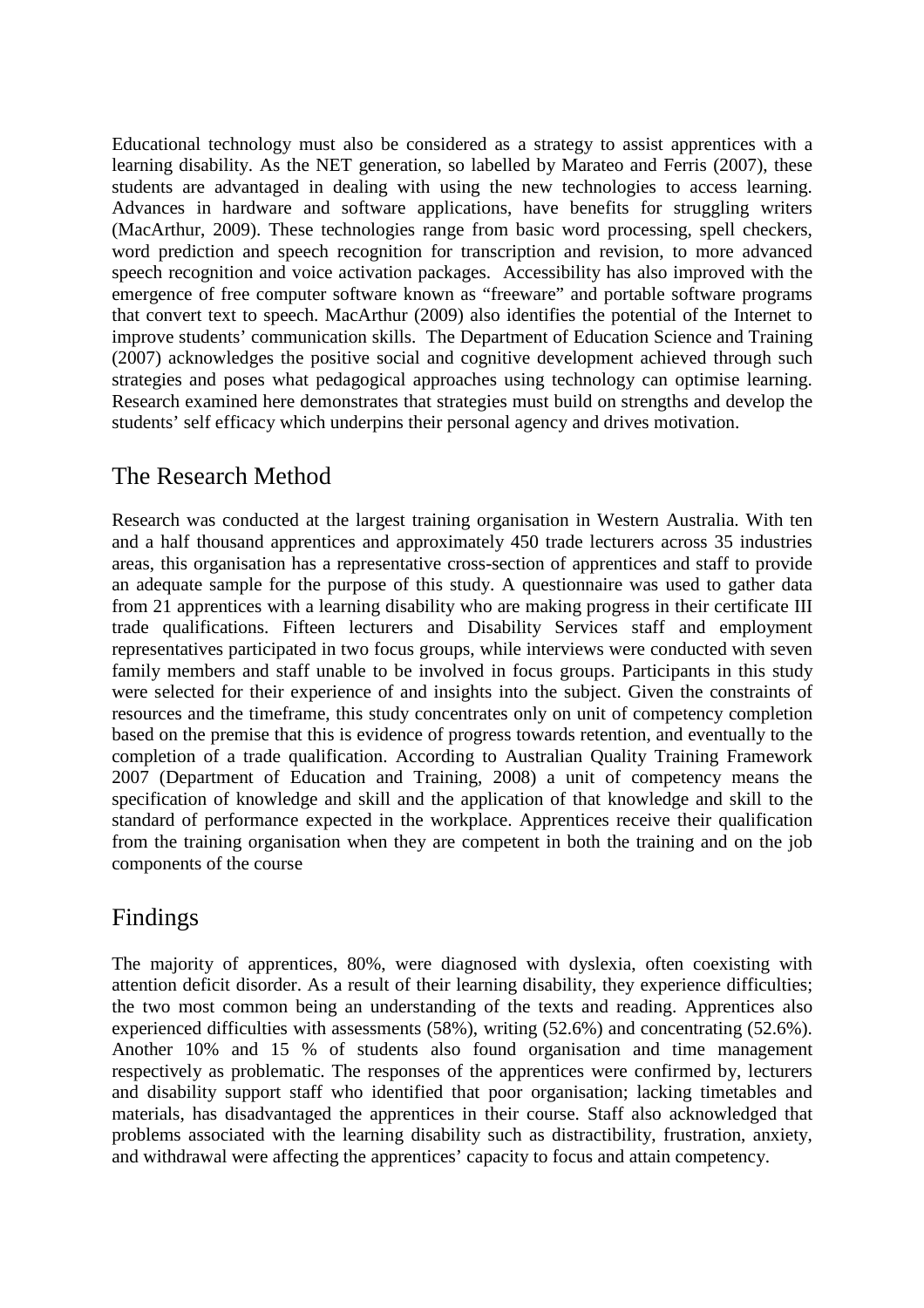### **Factors contributing to completion**

Responses of apprentices and lecturers confirm factors such as work satisfaction, pay and job availability as significant influences on their completion rates and the motivation for taking on their apprenticeship, identified by Snell and Hart (2008) and Harris et al., (2006). Eightysix per cent revealed that they enjoyed the work, whereas the potential of being well paid at the completion of the apprenticeship motivated 60%, and another 53% were attracted by the availability of jobs in their industry. Completion of VET in schools and work experience were also given as reasons for taking on an apprenticeship by 60% of respondents. This is consistent with the findings of Harris et al., (2001) that students undertaking VET in schools demonstrate increased retention rates. Apprentices' responses emphasised the high value placed on their chosen occupation and an ongoing commitment to the industry also evidenced by those undertaking VET in schools.

Responses to the questionnaire and the data gathered from focus groups indicate that overarching factors underpinned by specific strategies, fell into the following broad categories that in many cases overlap and include:

- Systemic responses or holistic instructional approaches
- Supportive learning environments
- Specific instructional intervention

#### **Apprentices' responses to questionnaire show strategies that helped to achieve competency. Most respondents answered more than one question**

| Mentoring/tutoring                              | 77.8% | 14 |
|-------------------------------------------------|-------|----|
| Extra time                                      | 50.0% | 9  |
| Verbal assessments                              | 38.9% | 7  |
| <b>Notetakers</b>                               | 33.3% | 6  |
| Peer notetaking                                 | 22.2% | 4  |
| Technologies e.g. use of the computer           | 22.2% | 4  |
| Practical experiences                           | 61.1% | 11 |
| Practical demonstrations                        | 55.6% | 10 |
| Help with organising study e.g. study<br>skills | 33.3% | 6  |
| Handouts                                        | 61.1% | 11 |
| Understanding staff                             | 66.7% | 12 |

### **Holistic Instructional Approaches**

Consistent with findings of Trainin and Swanson (1990), apprentices and lecturers support instructional approaches that address a range of learning styles and abilities and avoiding singling out individuals. A lecturer in automotive described the procedure of inclusive training, where the theory is made accessible through 'hands on' application and peer support, as follows:

We pair up the less capable students with stronger students during a quick theory presentation, which is put into practice in the workshop and further supported with diagrammatical presentations. This is then reinforced back in the class through discussions and debriefing. By breaking it down, it then reinforces what you've done in the class and that connection helps it stick for the fellow that struggles with the theory. In Auto, the apprentices cover more theory when they've got a piece of equipment in front of them.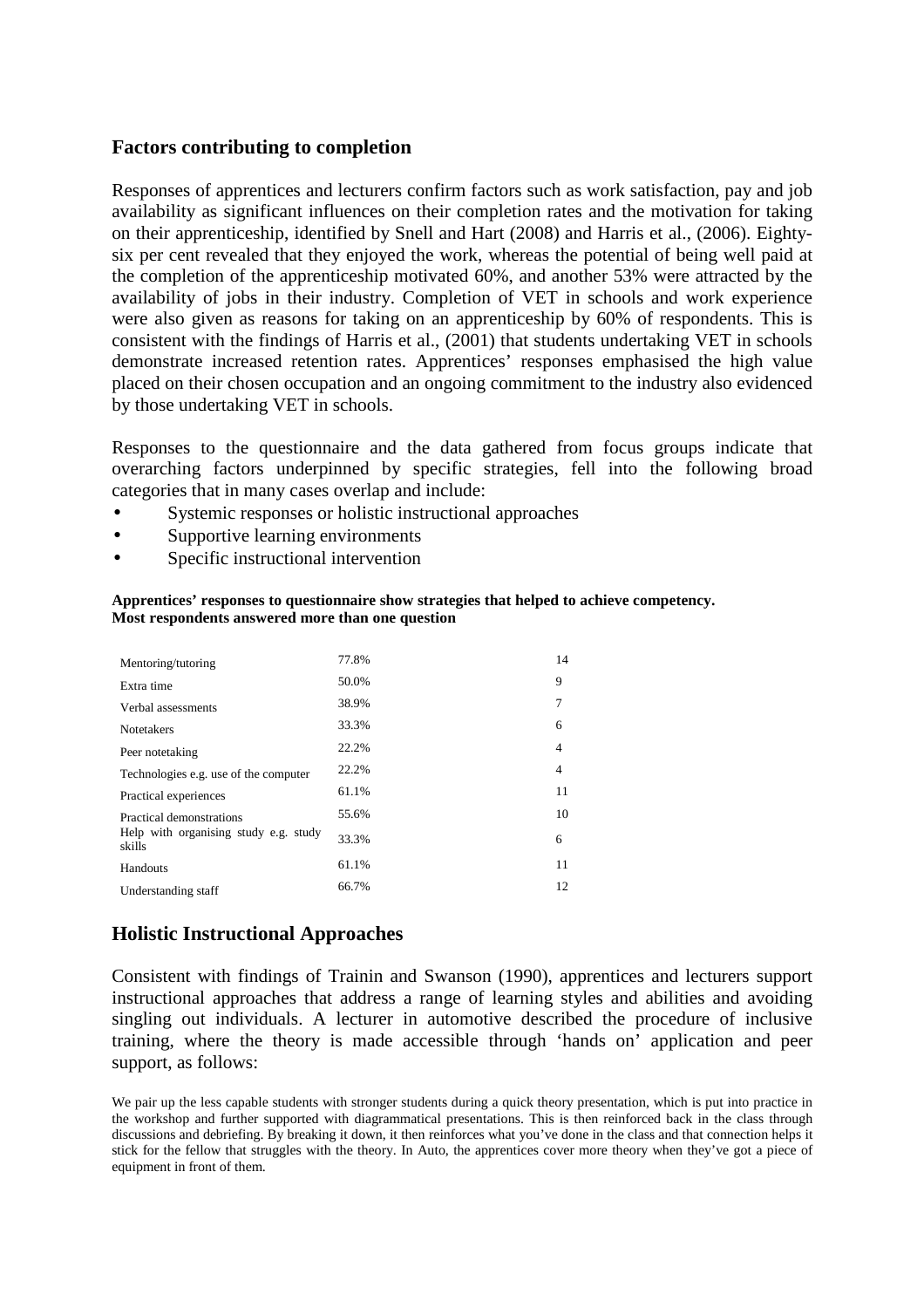### **Supportive learning environments**

Lecturers identified the need to accommodate apprentices with appropriate styles of delivery while supporting them within a stimulating and encouraging learning environment. A lecturer, acknowledged for his success in dealing with apprentices at risk of failure, stressed how important it is to give apprentices a challenge but to support them through the challenge with the tools they need to succeed. Similarly, a metal fabrication lecturer, while enthusiastically advocating the value of building the apprentices' self-esteem, understood that encouragement alone was not enough. As a result, he uses a range of delivery styles and strategies that create a supportive working environment. This involves listening to the students, building trust through group activities and setting up a buddy system where the strengths and weaknesses of the students are balanced in an encouraging team atmosphere. Apprentices, he maintains, are more receptive to learning when they are happy and their stress levels are down. These practices confirm the need of a supportive learning environment, espoused by (Reis and Colbert, 2004), so apprentices with a learning disability overcome social, emotional and developmental barriers to learning. Findings of this study showed that apprentices agreed with the measures taken by lecturers to encourage the students, with 20% confirming the benefits of peer support and 66% acknowledging the role of understanding staff.

### **Specific instructional strategies**

Consistent with the findings of Wong (1996) and Trainin and Swanson (2005), specific instructional strategies were acknowledged by the majority of apprentices, staff and parents as strengthening the apprentices' capacity to complete units of competency. The importance of individual tuition, where apprentices are given individual strategies, is evident with 77% of apprentices specifying mentoring or tutoring as the most helpful strategy. Feedback from the disability support staff working as mentors with apprentices, illustrates their use of strategies to develop the apprentices' knowledge and metacognitive abilities required to complete the tasks. In a supportive environment the measures that compensate for processing difficulties while enabling the students to demonstrate their understanding, include:

- simplifying terms and clarifying concepts
- mind mapping
- notetaking
- task analysis
- use of equipment ,diagrams and visual representations to present abstract concepts
- use of technologies such as laptops and tape recordings

# **Summary**

A range of factors and underpinning strategies contribute to the successful completion rates of apprentices with a learning disability who experience barriers in accessing the theoretical components of the training unit of competency. These barriers manifest as difficulties with reading texts, writing, concentration, organisation and time management. Individuals may be further disadvantaged by frustration, anxiety, low self-esteem and self efficacy as a result of the long term impact of disappointment and failure in the learning environment. Training in a trade that provide apprentices the opportunities to build on their strengths, interests and aptitudes, identified in this study often as being 'hands on and problem solving' skills, can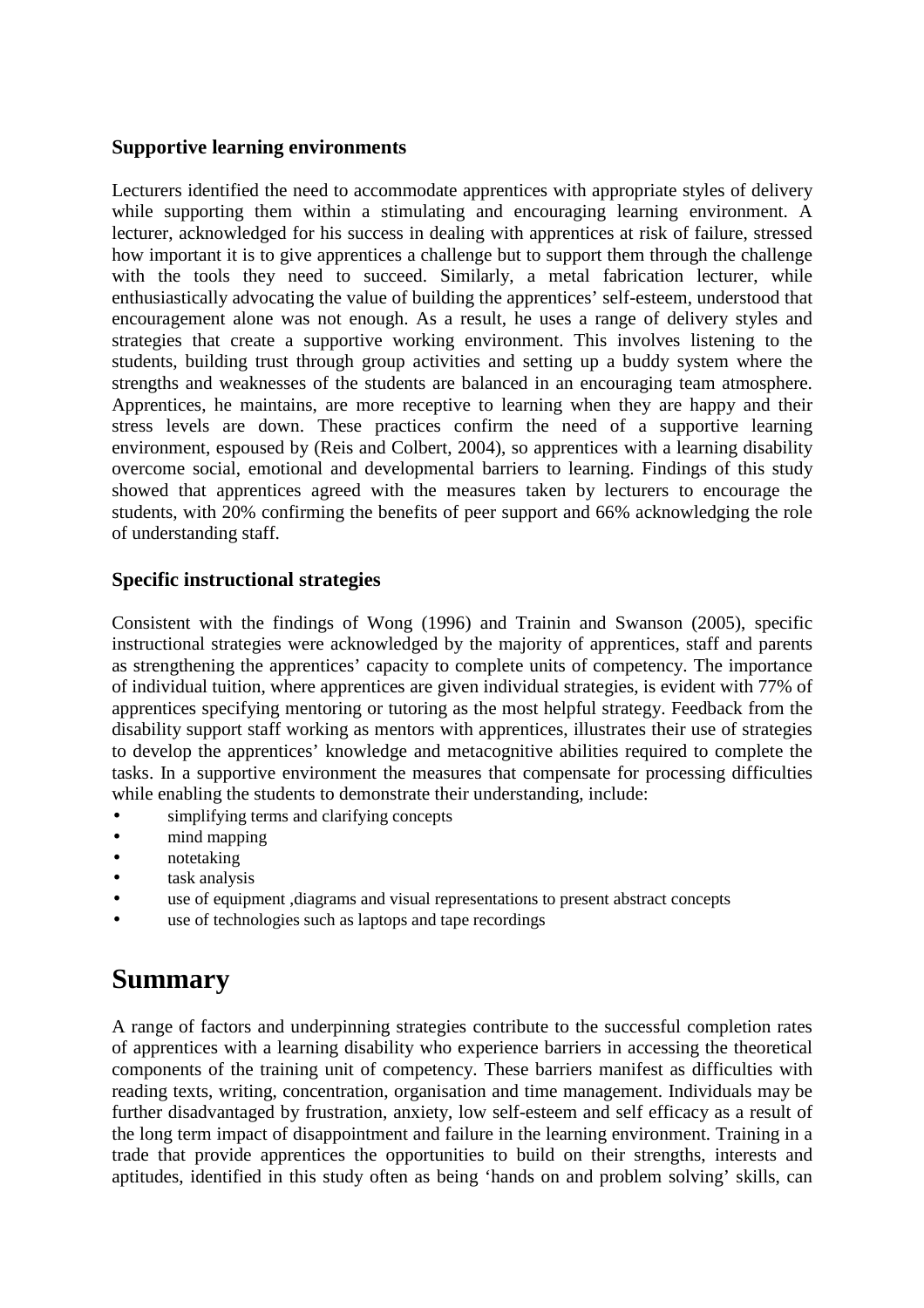restore their confidence and motivation. In spite of these barriers, therefore, many apprentices have made progress and shown the capacity to understand concepts and demonstrate their skills in order to achieve competency. This success can be attributed to factors such as a commitment to the job, a sense of personal agency, support from family and friends and an encouraging work and training environment. Another important consideration is the completion of year 12, previous work experience or VET in schools. Consistent with the literature, 80 % of the apprentices in this study had completed years 11 or 12 and 60 % VET in schools. Inclusive styles of delivery and supportive learning environments can also assist them in achieving competency.

Underpinning these broad factors have been specific strategies that accommodate students with a learning disability. These strategies such as additional time, presentation of information in different formats and the use of technology, have a basis in sound educational philosophy and may have a relevance to apprentices in general, many of whom share similar backgrounds and learning characteristics of those with a diagnosed learning disability. Findings of this study showed that awareness and application of strategies by lecturing and support staff is keeping pace with contemporary policy and equity principles. In addition, it indicates a willingness to be inclusive and deliver training to meet the learning needs of students from diverse backgrounds. Although techniques such as verbal assessments with extra time have been used widely in the trade areas, staff are now showing more advanced strategies from style of delivery, use of technologies and working closely with support staff and employers. Implementation of strategies, that overcome or remove barriers to learning, present many apprentices with an improved outlook. As shown in this study, the target group have the capacity for skills acquisition but are disadvantaged by neurological impairment, which affects processing upon which reading and writing fluently are contingent. Many of these students with their strong visual spatial awareness, practical skills and an aptitude for problem solving or lateral thinking, have been discouraged at school but see that training organisations now offer an alternative opportunity. Strategies that underpin such practice may accommodate other students disenfranchised by the education system. This may be worth further investigation as the attrition rate of 37 % (Hill and Dalley-Trim, 2008) is significant among both these groups and contributes to what has been waste and lost potential.

### **Conclusion**

Insights provided by this study into the factors and strategies that contribute to the success of these students allows training organisations to put in place practices that will help these apprentices to achieve success. The effectiveness of VET in Schools for apprentices with a learning disability highlights the importance of the links between the schools and the transitions to training and a trade. To achieve this objective, lecturers must be provided with the knowledge and skills to recognize these students for early intervention. This requires professional development so that staff are able, not only to recognise but are equipped to apply the strategies for these students to succeed in training. This study highlighted that a training environment, that is inclusive and encouraging and willing to apply a range of strategies, is compliant with legislative guidelines while giving apprentices the chance to overcome the disadvantage of a learning disability and achieve in an occupation of their choice.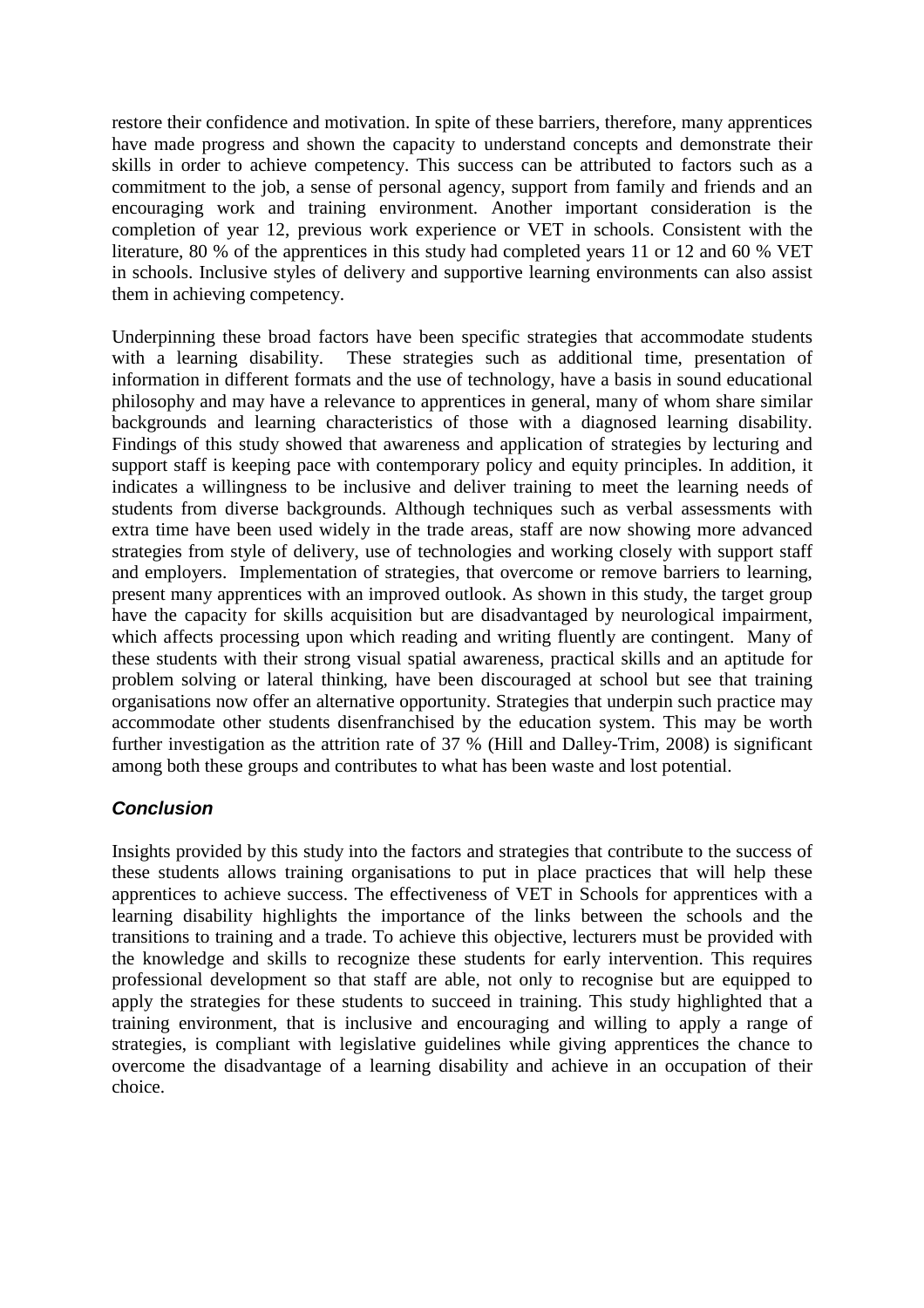#### **References**

- Barnes, K., Marateo, R & Ferris, S (2007). Teaching and learning with the net generation, *Journal of Online Education*, (.4), viewed 9 March, http://www.innovateonline.info/index.php?view= article&id=382
- Borgå, M. (2007). *Students with Dyslexia: Empirical analysis of the study situation for students with specific reading and writing difficulties in Technical and Vocational Teacher Education,* Association of Teacher Education in Europe viewed 19 June 2009 www.pef.uni-lj.si/atee/978-961-6637-06-0/495-504.pdf
- Cavallaro, T., Foley, P, Saunders, J & Bowman, K 2005*, People with a disability in vocational education and training: A statistical compendium*, *NCVER,* Adelaide
- Cully, M & Curtain R 2001*, Reasons for new apprentices' non-completions, NCVER,* Adelaide
- Dominy, A. & Rees, N. (1997). The class teacher. In P. Thompson and P. Gilchrist (Ed) Dyslexia; A Multidisciplinary Approach (pp 195-230). London: Chapman & Hall.
- Feifer, S.G., & De Fina, P. (2003). The neuropsychology of reading disorders. New York: School Neuropsychic Press.
- Harris, R., Simons, M., Bridge, K., Bone, J, Symons, H, Clayton, B, Pope, B, Cummins, G., & Blom, K. (2001). *Factors that contribute to retention and completion rates for apprentices and trainees*, Adelaide: National Centre for Vocational Education and Research.
- Herrington, M. & Simpson, D (2002). Making *reasonable adjustments with students in higher education*  viewed, 19 June 2009, http://www.nottngham.ac.uk/pesl/themes/inclusivity/amending
- Hill, H. & Dalley–Trim, L (2000). Hanging in there: What makes a difference in the first year of the apprenticeship, Youth Studies Australia 27 (4) 36-42.
- Kennedy, G, 2009 "Fact Sheet: Universal Access using text to speech.
- Knapp, P (2004). Overcoming dyslexia book review, Journal *of the American Academy of Child and Adolescent Psychiatry*, 43 (10):1306-9.
- MaCarthur, C.A (2009). *Reflection on research on writing and technology for struggling writers* viewed 22 April200: www3.interscience.wiley.com/journal/122352076/issue
- Milsom, A. & Dietz, L (2009). *Defining readiness for students with learning disabilities*: a Delphi study, Professional School Counseling 82: 156-168.